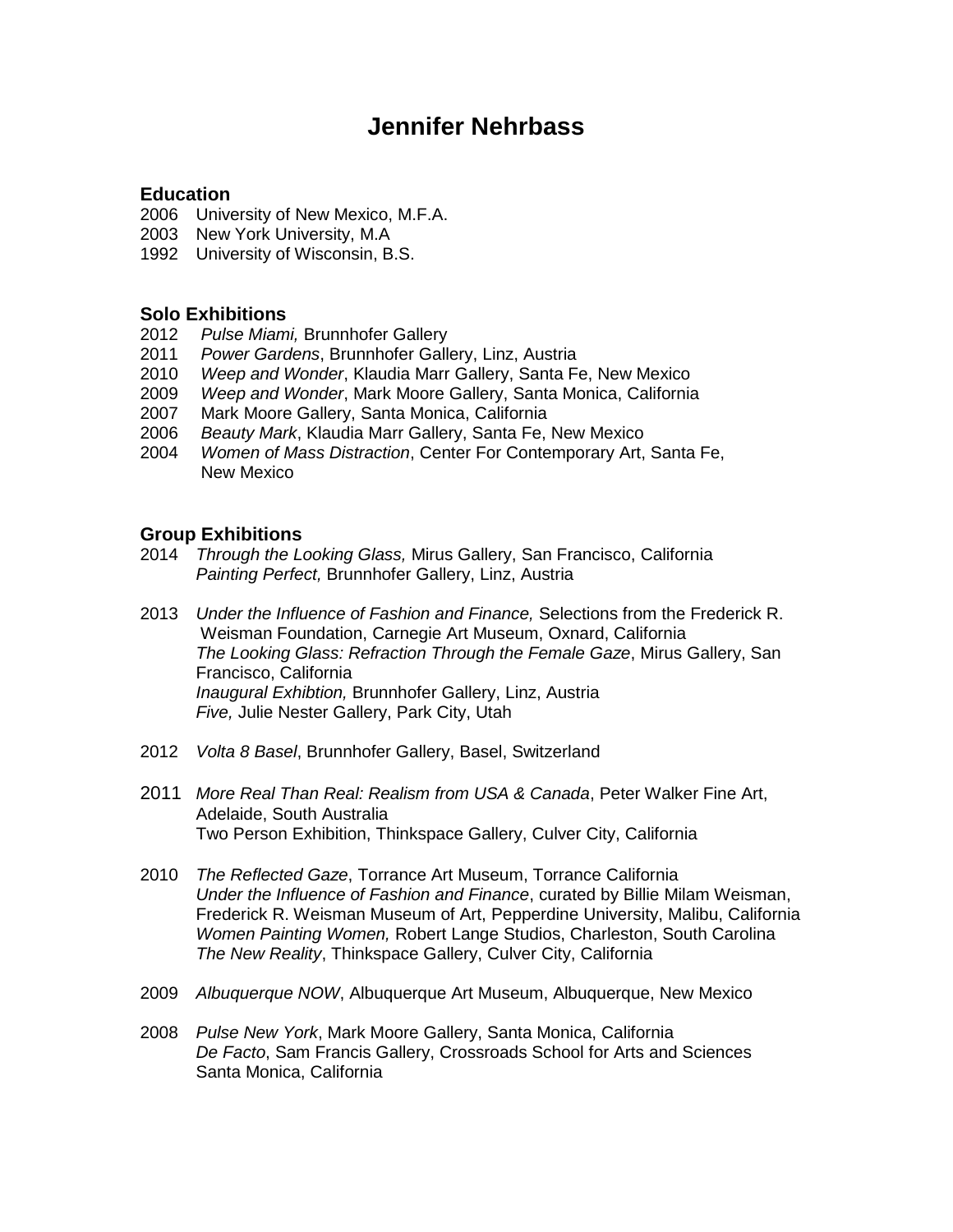- 2007 *Eye to I Self Portraits by Women Artists,* 516 Arts, Albuquerque, New Mexico (Catalog) *Made in USA*, Brunnhofer Gallery, Linz, Austria *Pulse London*, Mark Moore Gallery, London, England
- 2006 *Contemporary Imaginings*: *The Howard A. and Judy Tullman Collection* Mobile Museum of Art, Mobile, Alabama (Catalog) *ZEITHEIST*, Mark Moore Gallery, Santa Monica, California *13th Annual Realism Invitational*, Klaudia Marr Gallery, Santa Fe, New Mexico *Juried Invitational*, curated by Harmony Hammond Jonson Gallery, Albuquerque, New Mexico (Catalog)
- 2005 *12th Annual Realism Invitational*, Klaudia Marr Gallery Santa Fe, New Mexico *Juried Invitational*, curated by Joel Peter Witkin, Jonson Gallery Albuquerque, New Mexico (Catalog)
- 2004 *Inside 8*, Center For Contemporary Art, Santa Fe, New Mexico *Incoming Students*, Jonson Gallery, Albuquerque, New Mexico *Contemporary Condition*, Corrales, New Mexico
- 2003 *Noah's Ark*, Islip Art Museum, Islip, New York 80 Washington Square Gallery, New York, New York Istituto d'Architectura, Venice, Italy (Catalog)
- 2001 *The Body or Landscape*, curated by David Gibson, New York, New York BGH Gallery, Santa Monica, California Chiaroscuro Gallery, Santa Fe, New Mexico
- 1999 6<sup>th</sup>@Prince, New York, New York *Save the Teens*, Benefit auction, New York, New York *Size Matters*, curated by Mike Weiss, New York, New York
- 1998 Arsenal Gallery, New York, New York
- 1993 Hastings Gallery, Hastings- on- Hudson, New York

#### **Awards and Grants**

- 2006 Project Grant, University of New Mexico
- 2005 Research Grant, University of New Mexico Florence Henri Award, University of New Mexico

#### **Commissions**

- 2004 Painting used as the poster for the  $5<sup>th</sup>$  Annual Santa Fe Film Festival, Santa Fe, NM
- 2003 Kimmel Center, New York University, New York, NY.